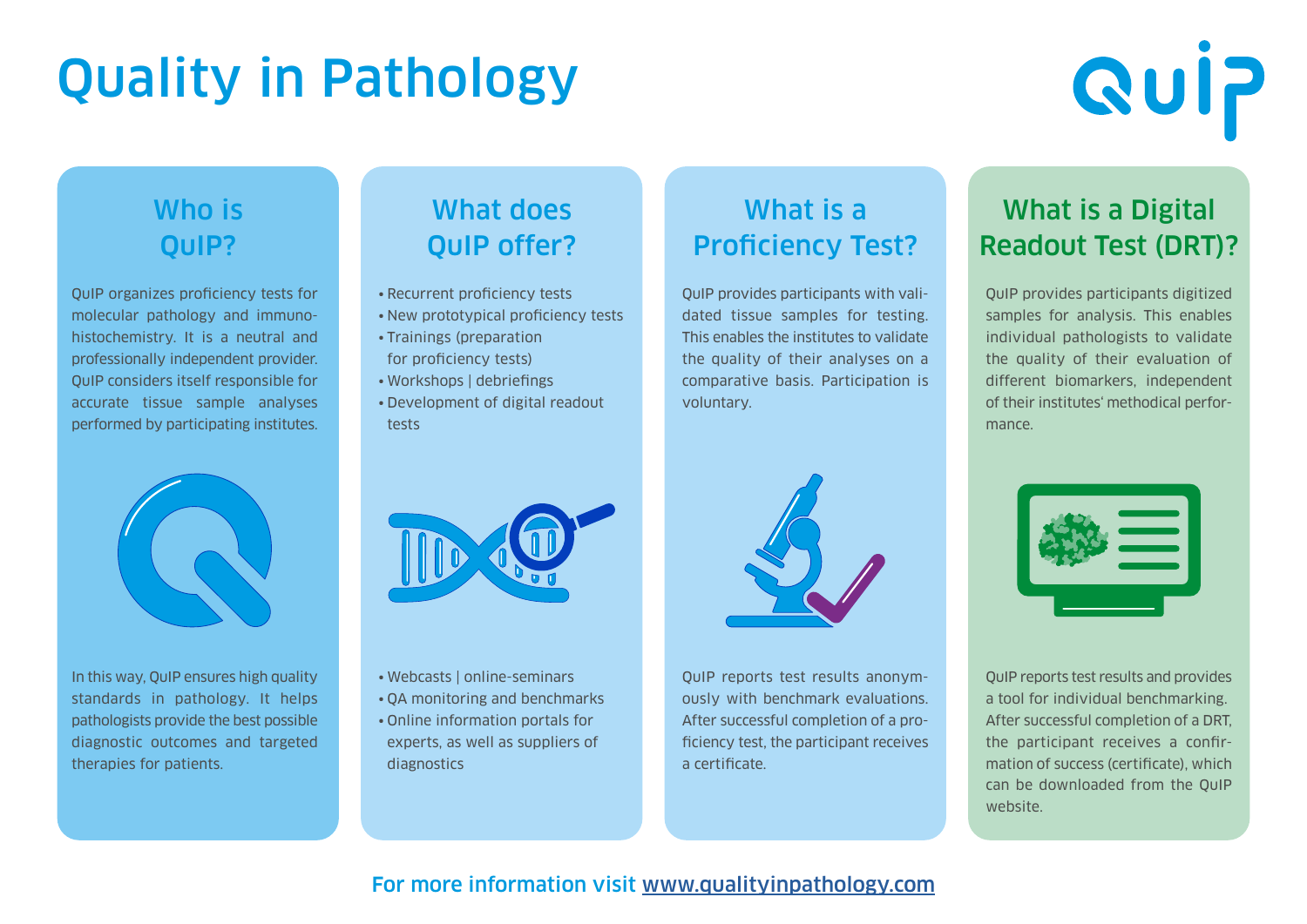



## Quality in Pathology

For more information visit [www.qualityinpathology.com](http://www.qualityinpathology.com)